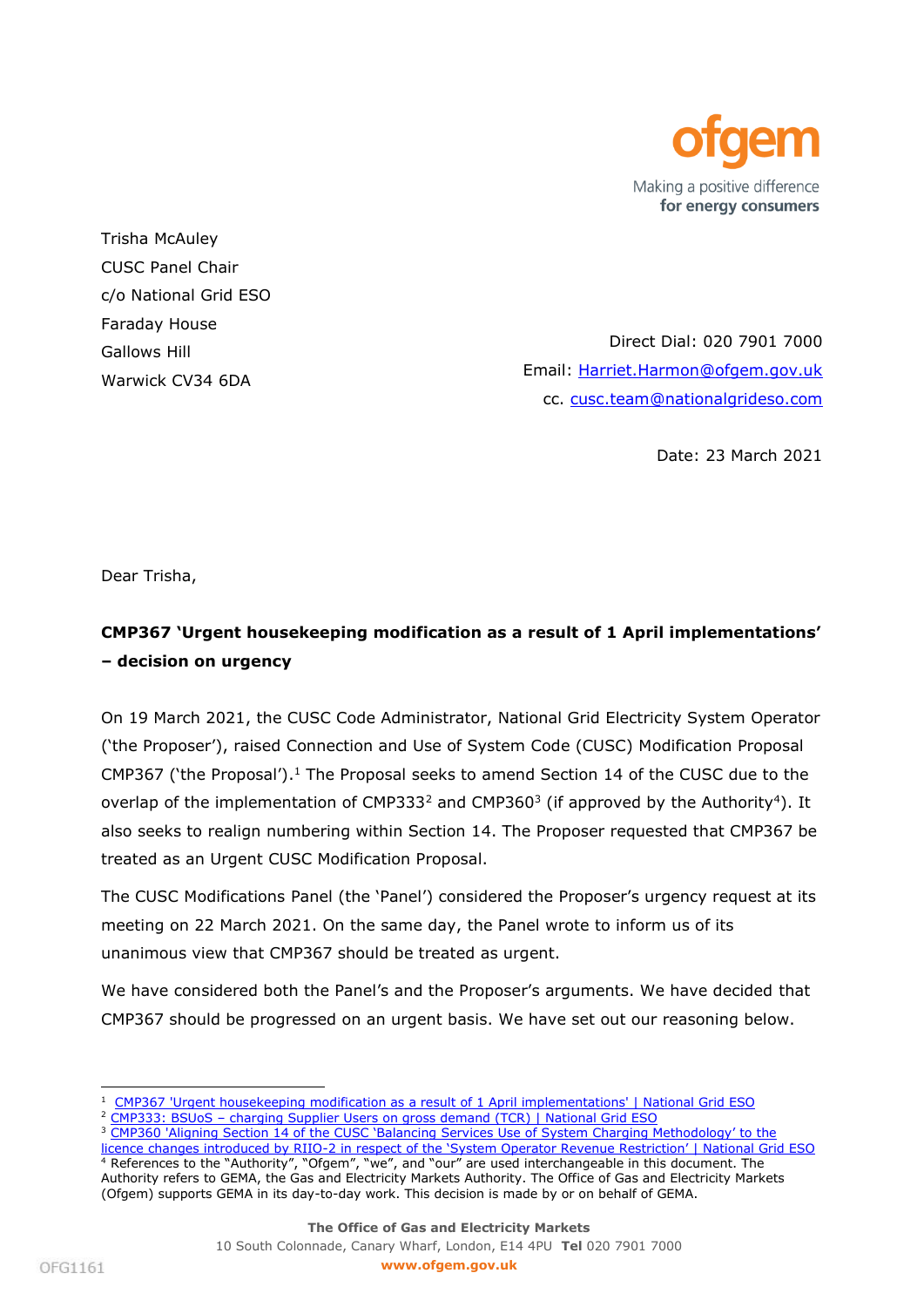## **Background**

CMP333 was approved by the Authority on 3 December 2020. As more fully described in our CMP333 decision letter<sup>5</sup>, it made changes to Section 14 of the CUSC to give effect to the Authority's decision as part of the Targeted Charging Review<sup>6</sup> that Balancing Services Use of System charges ('BSUoS Charges') are to be applied on a gross volumetric basis at the Grid Supply Point (GSP).

CMP360 is currently with the Authority for determination and proposes to revise various formulae and definitions for the calculation of External and Internal BSUoS Charges for each settlement period, also as contained within Section 14 of the CUSC.

The Proposer has highlighted that, if CMP360 is approved by the Authority, the respective legal text amendments for these two CUSC Modification Proposals will be misaligned.

### **The Proposal**

The Proposer has requested to amend Section 14 of the CUSC due to the overlap of the implementation of CMP333 and CMP360 (if approved by the Authority). <sup>7</sup> The Proposal would also amend paragraph numbering to ensure consistency in Section 14.30 following implementation of CMP281.<sup>8</sup>

In its urgency request, the Proposer explained why it was requesting urgency, highlighting one of the three urgency criteria: '*(c) a party to be in breach of any relevant legal requirements'*. The Proposer considers that this is an imminent issue or a current issue that if not urgently addressed may cause them to be in breach of their obligations. In addition, they consider that, if the Proposal was not treated as urgent, there would not be a version of legal text to implement from 1 April 2021 which has been consulted on or approved in its complete form.

#### **Panel View**

The Panel considered the request for urgency by reference to Ofgem's Guidance on Code Modification Urgency.<sup>9</sup> At the Panel meeting on 21 March 2021, the Panel unanimously agreed to recommend to Ofgem that CMP367 should be progressed as an Urgent

<sup>8</sup> The Authority's decision on CMP281 was published on 14 May 2020 and has led to misalignment in the paragraph numbering in Section 14 of the CUSC. CMP281: Removal of BSUoS Charges From Energy Taken From the National [Grid System by Storage Facilities | National Grid ESO](https://www.nationalgrideso.com/industry-information/codes/connection-and-use-system-code-cusc-old/modifications/cmp281-removal)

<sup>&</sup>lt;sup>5</sup> CMP333: BSUoS - [charging Supplier Users on gross demand \(TCR\) \(ofgem.gov.uk\)](https://www.ofgem.gov.uk/system/files/docs/2020/12/cmp333_final_version_031220.pdf)

<sup>6</sup> <https://www.ofgem.gov.uk/publications-and-updates/targeted-charging-review-decision-and-impact-assessment> <sup>7</sup> We note that CMP367 will only be required in the event that CMP360 is approved by the Authority. Given that the proposed implementation date of both modifications is 1 April 2021, we consider it appropriate that CMP367 is progressed notwithstanding that the Authority's determination on CMP360 is pending. For the avoidance of doubt, granting this request for urgency, does not fetter our discretion in respect of CMP360.

<sup>&</sup>lt;sup>9</sup> Ofgem (2016) [Ofgem Guidance on Code Modification Urgency Criteria | Ofgem](https://www.ofgem.gov.uk/publications-and-updates/ofgem-guidance-code-modification-urgency-criteria-0)